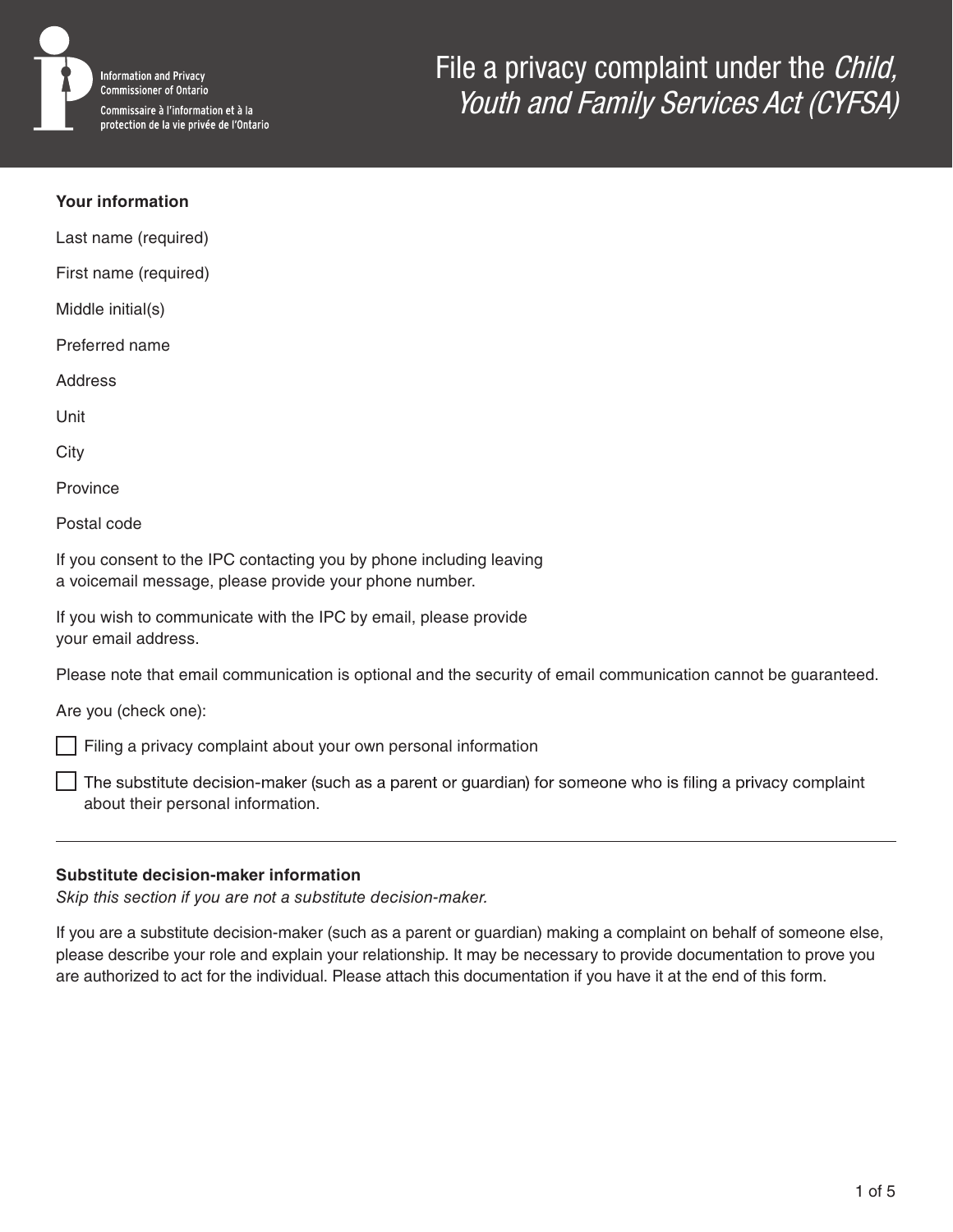

## **Representative Information**

*Skip this section if you do not have a representative.*

You may represent yourself in a complaint to the IPC, or have someone else (such as a lawyer or another person) represent you.

If someone is representing you, and you authorize that person to act on your behalf, and you consent to the IPC to contacting them (including through email) and exchanging information about this complaint, please fill out the contact information below.

Representative is a (check one):



Please provide your representative's contact information

Last name First name Middle initial(s) Preferred name **Address** Unit **City Province** Postal code Phone number Email address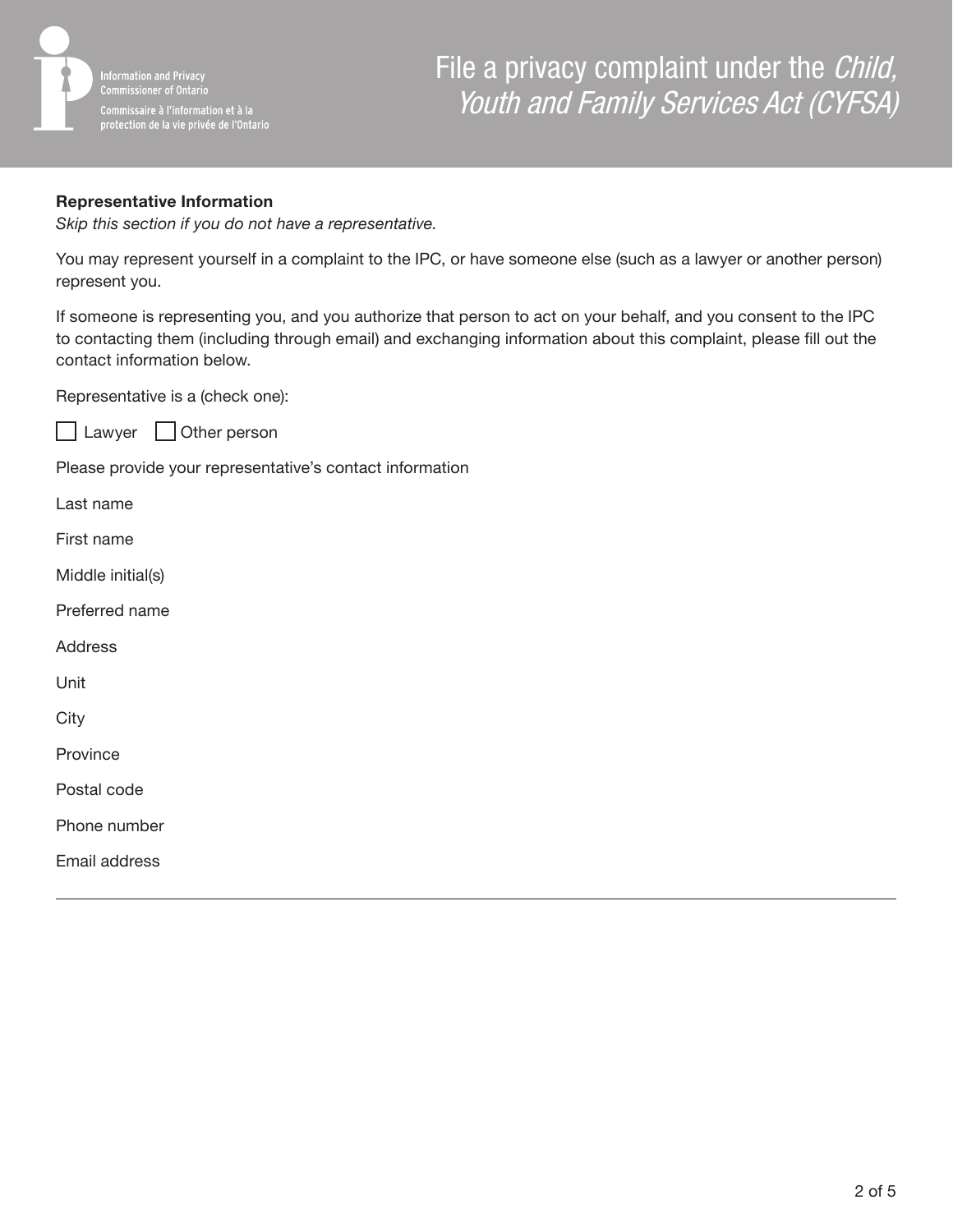

## **Information about the person or organization your complaint relates to**

*For example, your complaint may relate to a "service provider" organization such as a children's aid society or a group home, or an individual.*

Name of person or organization your complaint relates to

| Address                                               |
|-------------------------------------------------------|
| Unit                                                  |
| City                                                  |
| Province                                              |
| Postal code                                           |
| Phone number                                          |
| Email address                                         |
| File number for your complaint (if applicable)        |
| Name of contact person at organization, if applicable |
| Contact person phone number                           |

### **Sharing your information**

We would like to share your complaint with the service provider you have complained about, so the service provider understands the reasons for your complaint and the IPC can process your complaint.

By filing this complaint, you consent to share your name, this complaint form, and all attachments provided with this complaint form to all of the parties to this complaint (including the service provider).

If you do **not** consent to share your complaint information, please explain why below. We will consider whether we can properly address your complaint without sharing this information.

We may need additional personal information to process your complaint. Do you consent to the IPC looking at or asking for the personal information we need to process your complaint? (required)

| v<br>× |
|--------|
|        |

| INO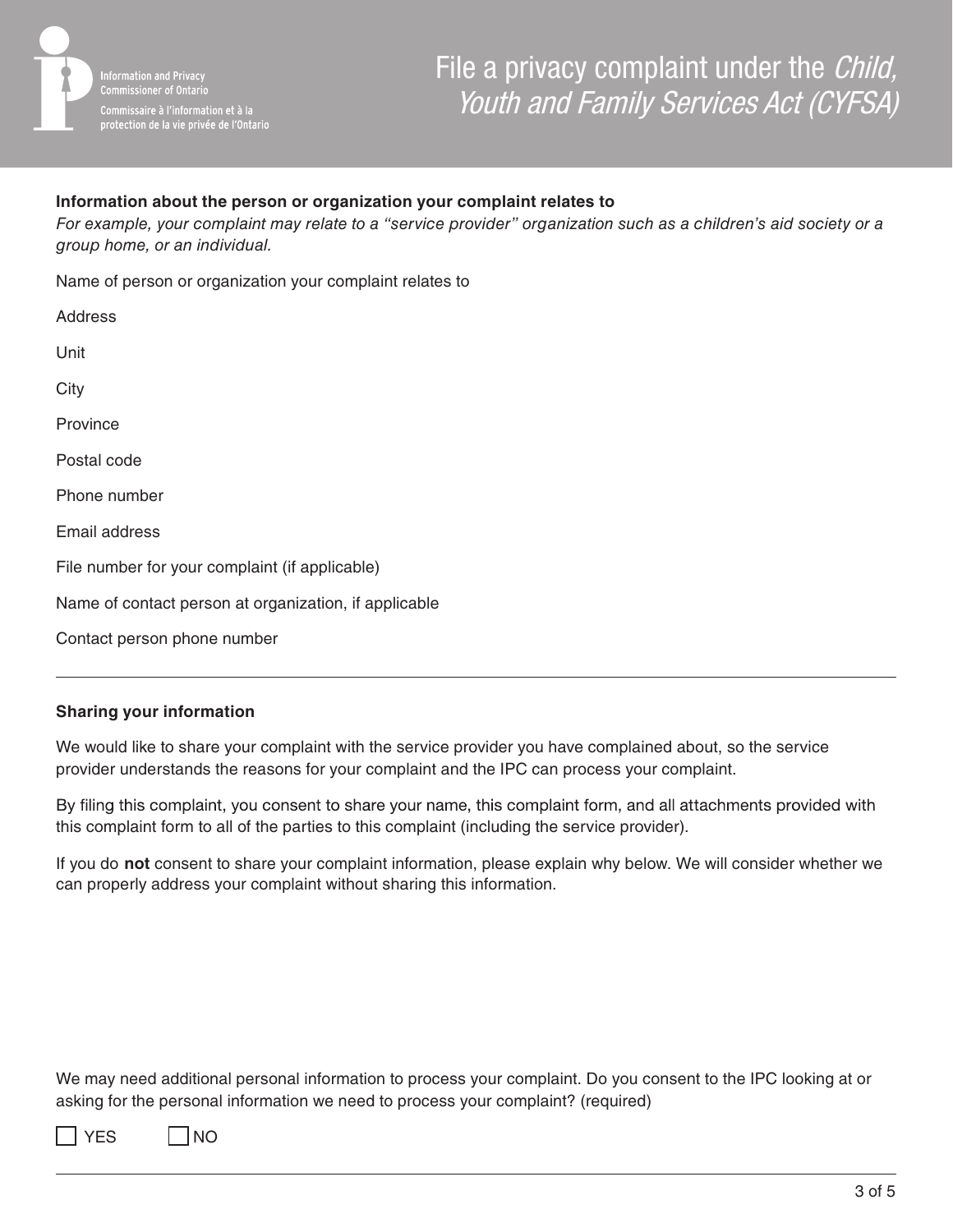

### **Details of your complaint**

Please select all the boxes that explain why you are making the complaint:

The person or organization the complaint relates to has inappropriately collected, used and/or disclosed (shared) my personal information

Other – please explain:

Please provide a detailed description of your complaint. Your description should include the what, when, who, how, where and why of what happened. If you need more space, please attach as many pages as necessary at the end of this form.

Have you communicated with the service provider about your complaint? If so, please explain.